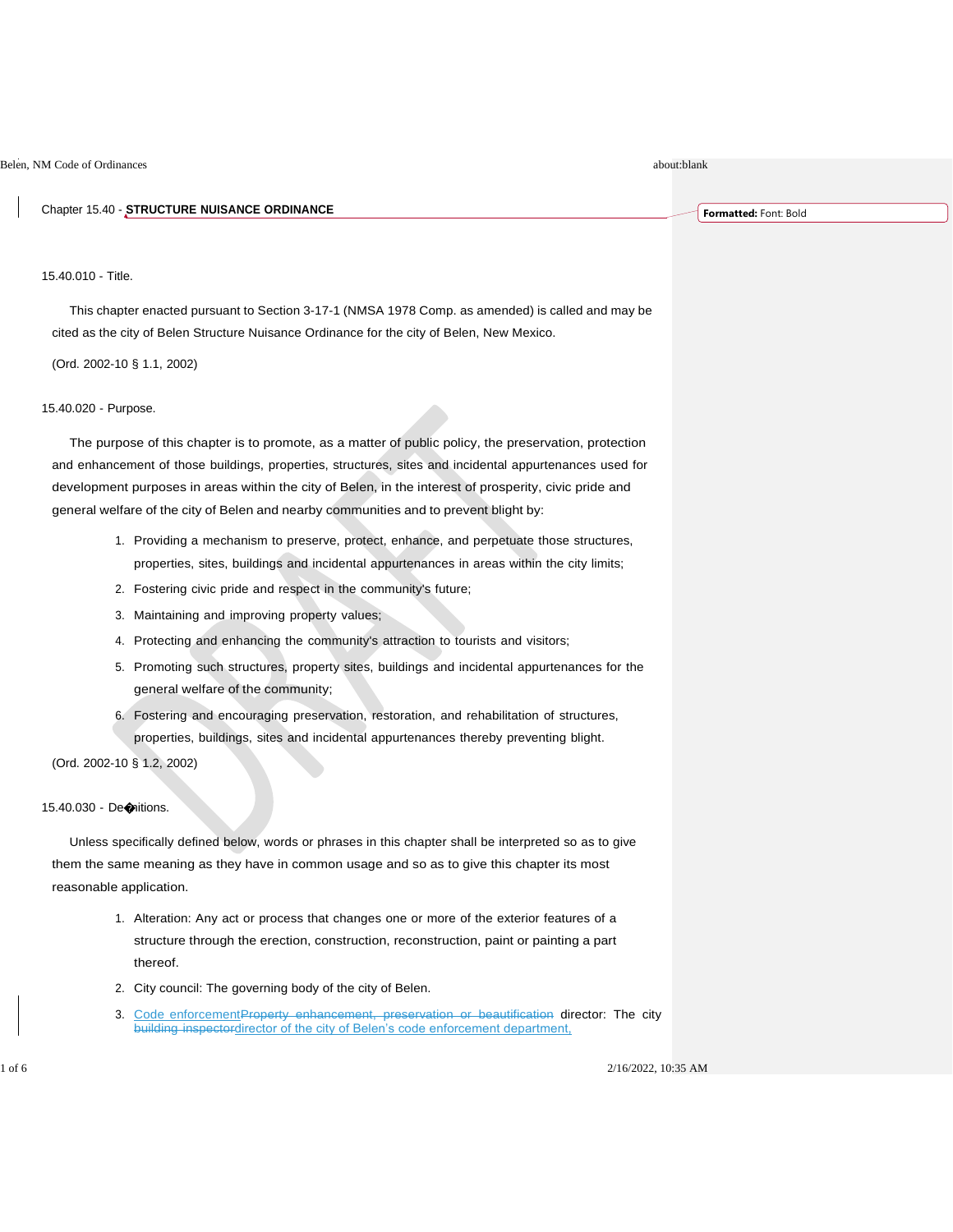or his/her designee.

- 4. Building: Any building, site, structure or property used for purposes within the city limits as set forth in this chapter.
- 5. Owner of record: The person, corporation, or other legal entity listed as owner on the records of the County of Valencia Deeds.
- 6. Repair: An applied coating of paint or stain to the exterior of a structure, or upkeep of any stucco, sheetrock, wood exterior, stone, rock, or other exterior covering of a building, site, property or structure.
- 7. "Shall" is mandatory and "may" is permissive.
- 8. Structure, site, building, property or incidental appurtenances: Anything already constructed, or to be constructed or erected, which requires permanent or temporary location on or in the ground, including, without limiting the generality of the foregoing,buildings, fences, gazebos, signs, radio and television antennae, including supporting towers, and any other structure or building or activity.
- 9. Nuisance:

iii.jv.

- a. Any structure, property, building, site, or incidental appurtenance, which is not properly maintained. A properly maintained structure meets the following standards shall applyapplicable to the front and in the case of corner structures, the side facingthe avenue also. Alley exposures shall be exempt.
	- i. Generally, the appearance and condition of the building or structure shall be maintained to present a safe and attractive streetscape to a passerby.
	- ii. A maximum of Not more than ten percent of exterior facade may exhibit peeling paint, damagedstucco, or other deteriorated exterior visible surfaces. or
	- iii. In the case of boarded-up windows and/or doors, in all cases the plywood or other covering shall be cut to precisely fit inside the entire window frame and not merely tacked over the approximate location of the wall opening. The covering shall be painted a dark ashen gray or black to simulate a typical exterior window color or by some other color in keeping with the building facade.

These standards shall apply to the front and in the case of corner structures, the side facing avenue also. Alley exposures shall be exempt.

The remainder of the building surface shall present a neat, attractive, well maintained appearance, and present a base color and complimentary trim color in addition to the color of the window-covering(s). $\div$  or

**Formatted:** Character scale: 100%

**Formatted:** Right, Indent: Left: 1.18", First line: 0"

2/16/2022, 10:35 AM 2/16/2022, 10:35 AM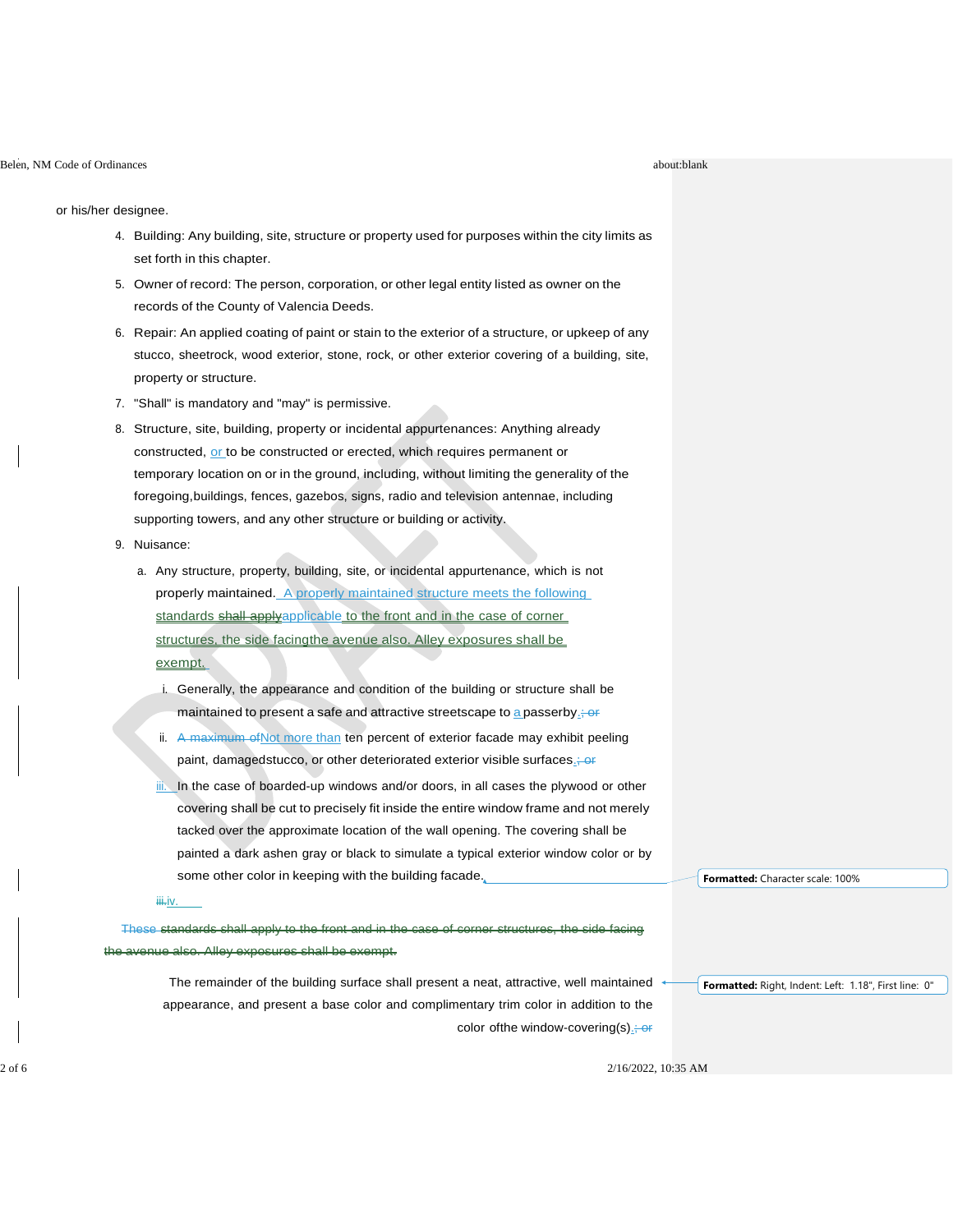iv.v. The roof shall be maintained such that roof leaks do not threaten interior electrical components, interior contents, or create damp interior conditions as to promote mold, mildew, nor threaten adjacent structures, to include the host structure itself;.

3 of 6 2/16/2022, 10:35 AM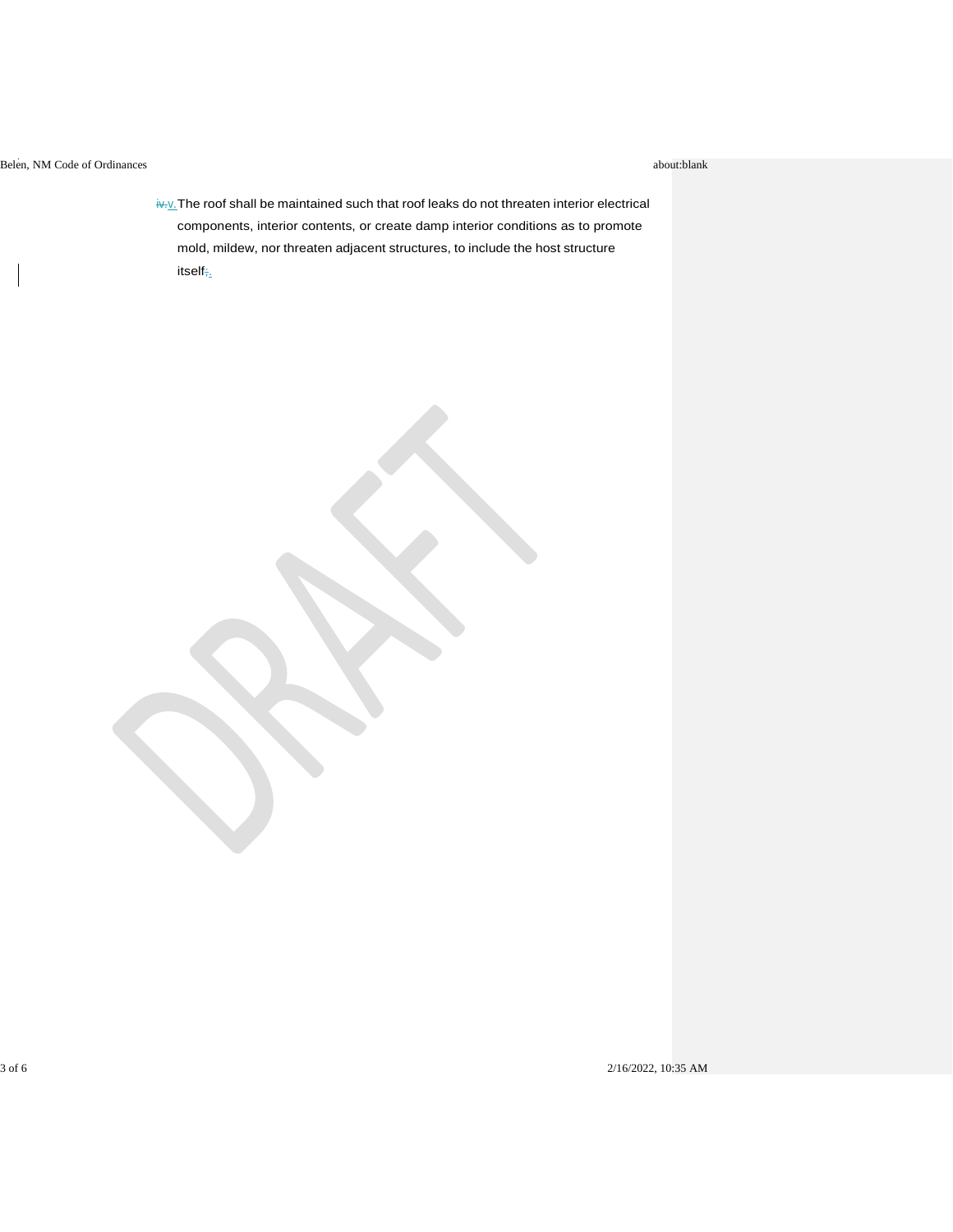## and/or

- $\frac{1}{2}$ . A building, property, site, structure or incidental appurtenance that because of its state of disrepair is such that could reasonably cause injury, damage, harm or inconvenience to a considerable portion of the community in the use and enjoyment of surrounding property, materially interfering with the proper use or comfort and enjoyment of surrounding property, taking into consideration the nature and use of the properties in the area and the character of the community inwhich they are situated, which condition would be substantially offensive and annoying to persons of ordinary sensibilities, tastes, and habits living in the community; and/or
- b.c. Any structure, property, building, site or incidental appurtenance to exist, which, because of the condition of the exterior, invites vandalism, graffiti, damage to the building, unlawful entry by persons not otherwise authorized to be present in said area, affects the overall structural maintenance of the structure, property, building and site, in such a manner as to allow rodents or other vermin to infest the area, or which in any manner affects the public's health or safety, in general, or as regards the immediate property owner or adjoining property owners.
- 10. City: City means the city of Belen, New Mexico.
- 11. City manager: The term "city manager" means the city manager of Belen, New Mexico.
- 12. Building inspectorCode enforcement personel: The building official personnel authorized to enforce the provisions of the BuildingCode and administer and enforce this chapter.

(Ord. 2002-10 § 1.3, 2002)

15.40.040 - General penalty for violations of chapter; continuing violations.

- A. Whenever in this chapter an act is prohibited or is made or declared to be unlawful or an offense or a misdemeanor, or whenever in this chapter the doing of any act is required or the failure to do any act is declared to be unlawful, and no specific penalty is provided therefore, the violation of any such provision or the failure to perform any such act shall be punishable by a fine not to exceed five hundred dollars (\$500.00).
- B. Each day any such violation or failure to perform such act shall continue shall constitute a separate offense and is a separate violation of an ordinance of this city, unless otherwise specifically provided.

(Ord. 2002-10 § 1.4, 2002)

15.40.050 - Prohibited.

**Formatted**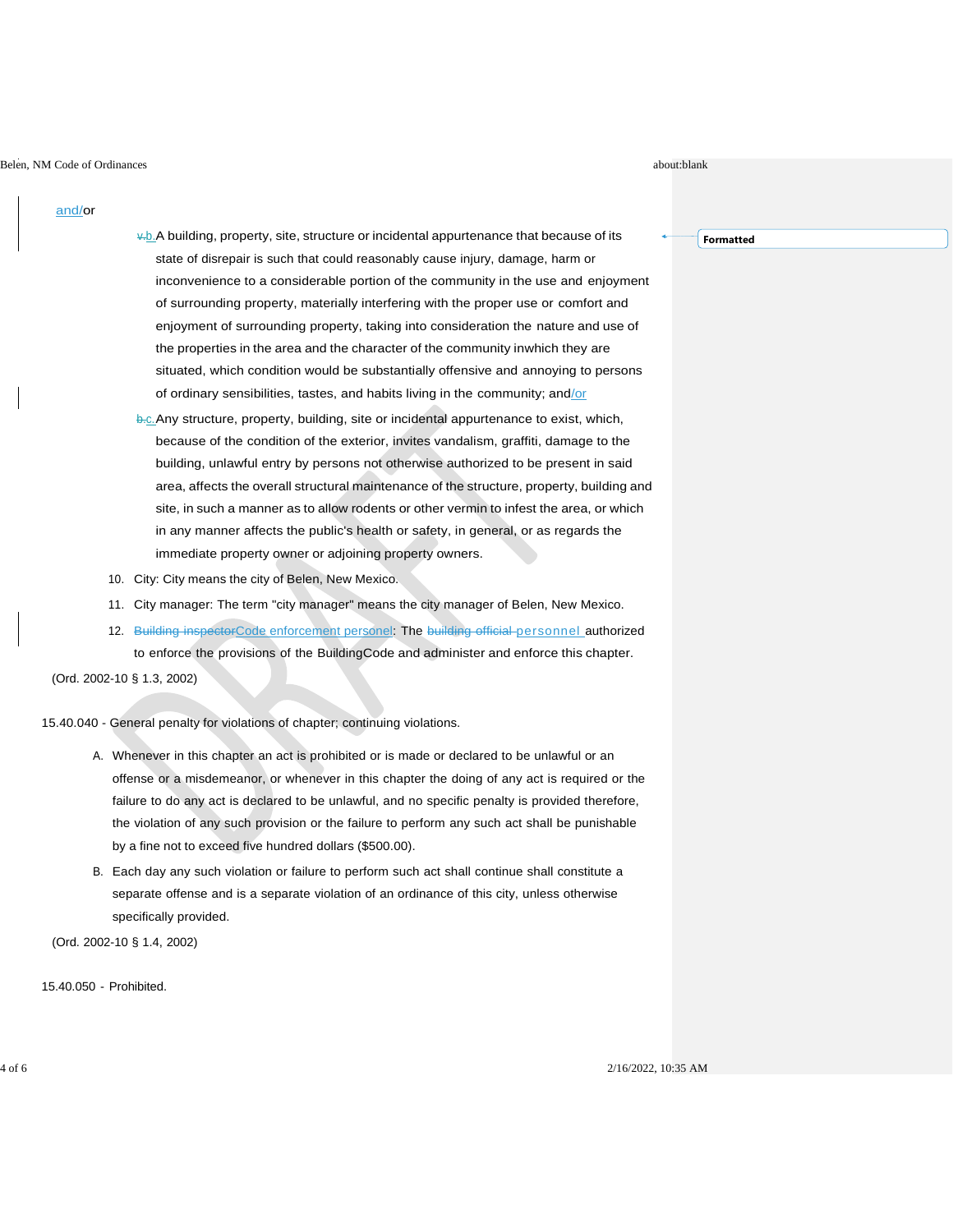It shall be unlawful for any such person, corporation or entity to cause, permit or maintain a building in need of exterior repairthat constitutes a Nuisance as defined above set forth.

(Ord. 2002-10 § 1.5, 2002)

15.40.060 - Notice, abatement, and hearing.

- A. The provisions of this section shall be in the alternative to any other provisions of this article.
- B. Whenever a nuisance as defined in this article is found to exist within the city, the city manager or the building inspector code enforcement director shall give written or published notice to the owner, his or her agent, lessee or occupant of the property upon which said nuisance exists or upon the person causing or maintaining the nuisance; provided, however, that failure of the city manager or building inspectorcode enforcement director to give such notice shall not constitute a defense to any actionbrought to enforce this action.
- C. Every person, including the owner, his or her agent, tenant, lessee or occupant of the property where such nuisance exists, shall abate any such nuisance by the correction, or removal, of thenuisance within ten (10) days of being given notice as herein above set forth in subsection (B) of this section, or by entering into a written agreement with the city for the correction or removalof the nuisance within said ten (10) day period.
- D. If an agreement is entered into within the ten (10) day period, the time limits of this section shallbe stayed.
- E. If the person so cited disagrees with the decision made by the city manager or the building inspectorcode enforcement director, that person shall have the right to request a hearing before the governing body of the city of Belen within a ten (10) day period after the rendering of a decision in writing by the citymanager or the building inspectorcode enforcement director. If a request for hearing is made within the ten (10) day period, the time limits of this section shall be stayed pending a decision by the governing body of thecity of Belen. Said person shall have ten (10) days from the decision by the boardgoverning body, to file with the city manager a written appeal to the governing body of the city of Belen.

(Ord. 2002-10 § 1.6, 2002)

15.40.070 - Contents of notice.

The notice to abate a nuisance issued under the provisions of this article shall contain:

- A. An order to abate the nuisance or to request a hearing before the governing body of the city of Belen within ten (10) days after written or published notice.
- B. The location of the nuisance, if the same is stationary.
- C. A description of what constitutes the nuisance.

5 of 6 2/16/2022, 10:35 AM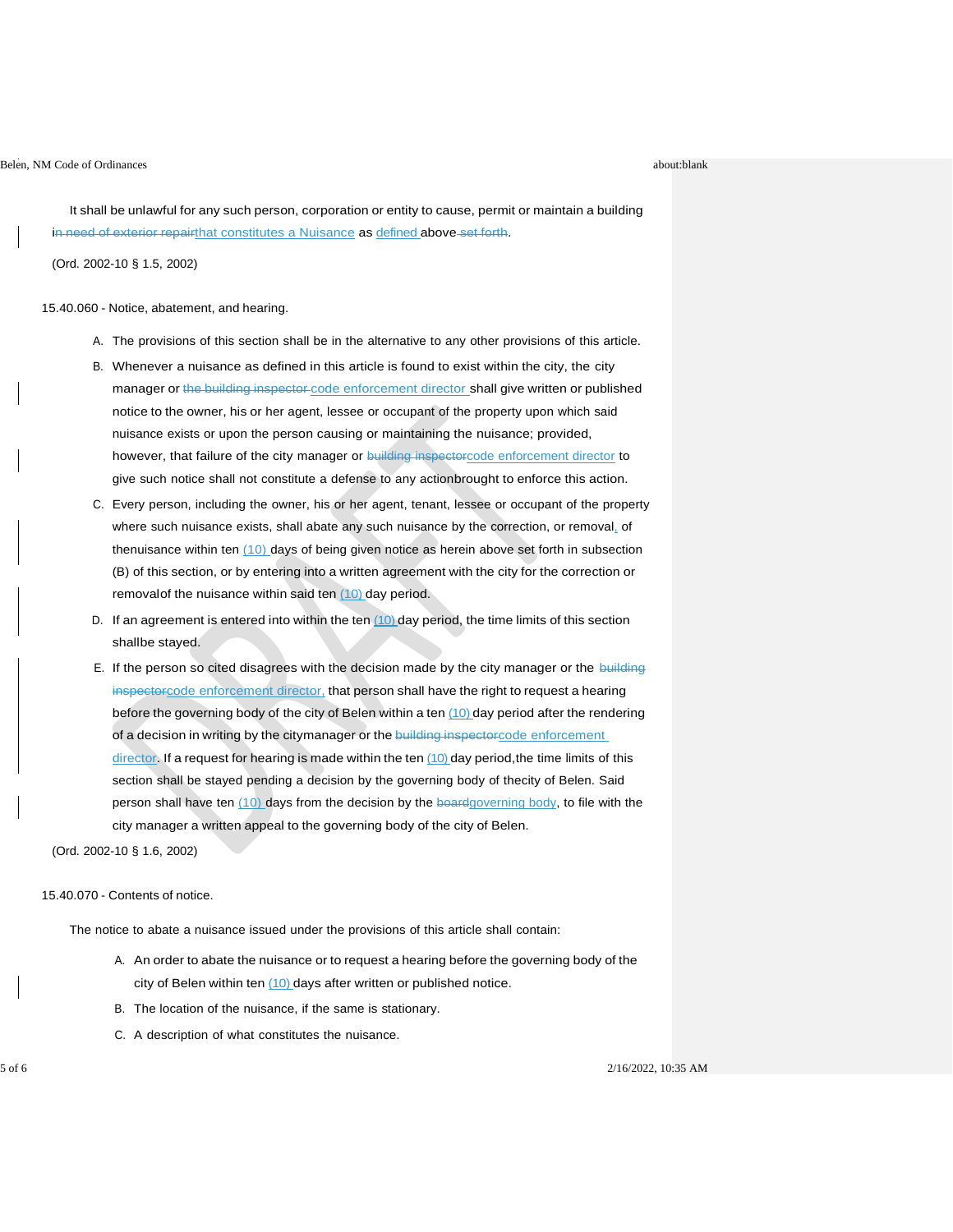- D. A statement of acts necessary to abate the nuisance.
- E. A statement that if the nuisance is not abated as directed and if no request for hearing is made within the prescribed time, the city may abate such nuisance and assess the costs thereof against such person, or take any other action as allowed by this ordinance.

(Ord. 2002-10 § 1.7, 2002)

15.40.080 - Service of notice.

A notice to abate a nuisance issued under the provisions of this article shall be served as any other legal process may be served pursuant to law.

(Ord. 2002-10 § 1.8, 2002)

15.40.090 - Abatement by city.

Upon the failure of the person upon whom notice to abate a nuisance was served pursuant to the provisions of this article to abate the same, the designated officer of the city may proceed to abate such nuisance and shall prepare a statement of costs incurred in the abatement thereof.

(Ord. 2002-10 § 1.9, 2002)

15.40.100 - City's costs declared lien.

Any and all costs incurred by the city in the abatement of a nuisance under the provisions of this chapter shall constitute a lien against the property upon which such nuisance existed, which lien shall be filed, proven and collected as provided by law. Such lien shall be notice to all persons from the time of its recording, and shall bear interest at the legal rate thereafter until satisfied.

(Ord. 2002-10 § 1.10, 2002)

15.40.110 - Penalty not exclusive.

- A. The provisions of the penalties in this section shall not be deemed a waiver of the rights of the city to invoke the equity jurisdiction of the district court in compelling abatement of any condition, which constitutes a nuisance under this chapter.
- B. Such action for the abatement of a nuisance shall be governed by the general rules of civil procedure.
- C. A civil action to abate a nuisance of this ordinance may be brought, by verified complaint, inthe name of the city, by any public officer or private citizen in the district court against any person who shall create, perform, or maintain a nuisance.